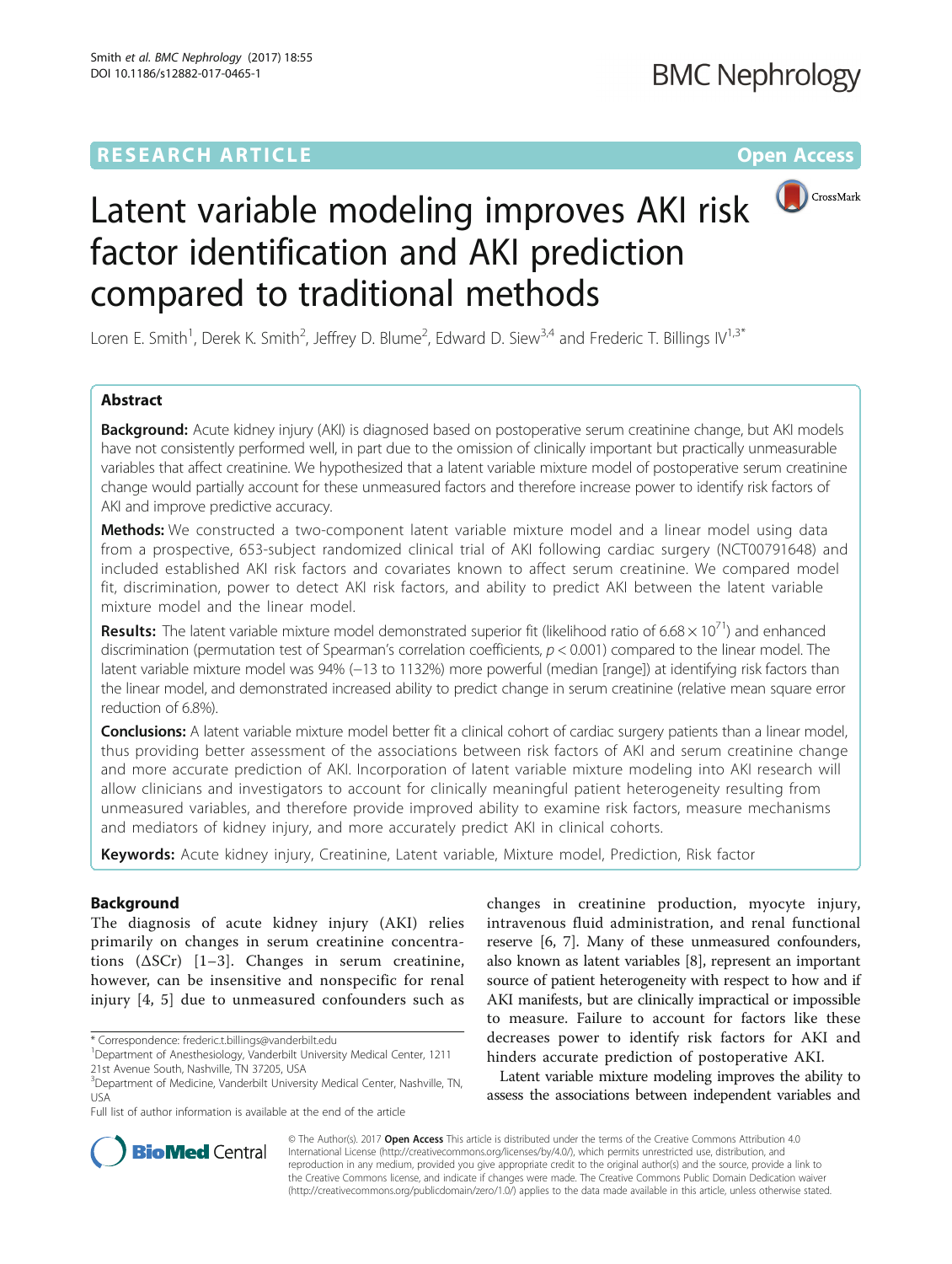an outcome by accounting for the effect of a latent variable. The model uses measured covariates to empirically stratify a cohort into subpopulations of patients, represented by a latent variable, which are more homogenous than the total cohort. These subpopulations are represented by component models which can be combined to form a comprehensive model to represent the entire cohort [[9](#page-7-0)]. We hypothesized that a latent variable mixture model would increase power to identify significant risk factors for AKI and improve accuracy in predicting a patient's postoperative ΔSCr compared to a traditional linear model. To test this hypothesis, we built a traditional linear model and a two-component latent variable mixture model to predict ΔSCr in a well-phenotyped clinical trial of AKI following cardiac surgery and compared the models' goodness-of-fit, power to identify established AKI risk factors, discrimination, and prediction of 48-h postoperative ΔSCr.

#### **Methods**

#### Patient sample

After Vanderbilt University Medical Center Institutional Review Board approval, we collected data from a 653 subject prospective clinical trial of perioperative statin use to prevent AKI following cardiac surgery (NCT00791648). The study was conducted according to the Declaration of Helsinki. Patients were eligible to participate in the trial if they were scheduled for elective coronary artery bypass grafting, valve surgery, or ascending aortic surgery requiring thoracotomy or sternotomy. Patients receiving preoperative renal replacement therapy, with liver dysfunction, acute coronary syndrome, pregnancy, current CYP3A4 inhibitor use, and a history of kidney transplant or statin intolerance were ineligible to participate. Six hundred fifty-three patients provided written informed consent. Thirtyeight patients were excluded for failing inclusion criteria or withdrew for personal reasons prior to study initiation, and one patient that completed the study received hemodialysis on postoperative day one and was excluded from 48-h ΔSCr model development since this patient's ΔSCr no longer reflected renal injury or function. Thus 614 patients were included. No significant association between perioperative statin use and postoperative AKI was demonstrated in the clinical trial [[10](#page-7-0)].

#### Modeling AKI

We chose maximum ΔSCr from baseline to postoperative day 2 to model AKI because serum creatinine is the most common and best characterized marker of renal injury, a 48-h interval is consistent with current consensus guidelines for AKI diagnosis, and a continuous scale rather than a binomial threshold for AKI preserves the measurement of AKI severity and provides the best opportunity to

ascertain differences between linear and latent variable mixture modeling techniques. Baseline serum creatinine concentration was defined as the most recent preoperative creatinine measurement and was measured in inpatients on the morning of surgery and within a week prior to surgery in outpatients. Postoperative serum creatinine concentrations were measured at 2:00 am daily throughout hospitalization.

We selected model covariates a priori based on established predictors of post-cardiac surgery AKI and factors known to affect serum creatinine production or dilution [[6, 9, 11](#page-7-0)–[14\]](#page-7-0). Including well-established risk factors for AKI facilitates comparison of each model's ability to identify significant AKI risk factors for the prediction of ΔSCr. Selected covariates were identical for both the linear model and the latent variable mixture model and included age, body mass index (BMI), baseline glomerular filtration rate estimated using the CKD-EPI formula (eGFR) [[15\]](#page-7-0), baseline serum creatinine, age●baseline serum creatinine interaction term, baseline hematocrit, presence of diabetes, presence of hypertension, duration of surgery, baseline pulse pressure, volume of hydroxyethyl starch administered during surgery, volume of urine output during surgery, duration of cardiopulmonary bypass, duration of aortic cross clamp, maximum intraoperative arterial lactate concentration, and average intraoperative mean blood pressure adjusted for baseline mean blood pressure. Dataset completion was excellent (100% of all serum creatinine data were complete; >99% of all covariate data were complete).

#### Model development

A linear model and a two-component latent variable mixture model were each fit to the maximum ΔSCr from baseline over the first 48 postoperative hours.

The latent variable mixture model is composed of two traditional linear models, known as component models. Each component model represents a subpopulation of patients formed by the latent variable. During fitting, the mixture model agnostically identifies two distinctive subpopulations based on covariate patterns with respect to observed 48-h postoperative ΔSCr. Given that there is uncertainty regarding individual patient subpopulation membership (i.e., subpopulation membership is determined by each patient's unknown latent variable status, 0 or 1), a probability of being in each subpopulation is initially randomly assigned to each patient and then refined during the iterative model fitting process until convergence criteria are met. Therefore, at the conclusion of model fitting, a patient whose covariate pattern is very consistent with subpopulation 1, for example, may be assigned a 90% probability of subpopulation 1 membership and a 10% probability of subpopulation 2 membership. In this way, each patient's data may contribute to both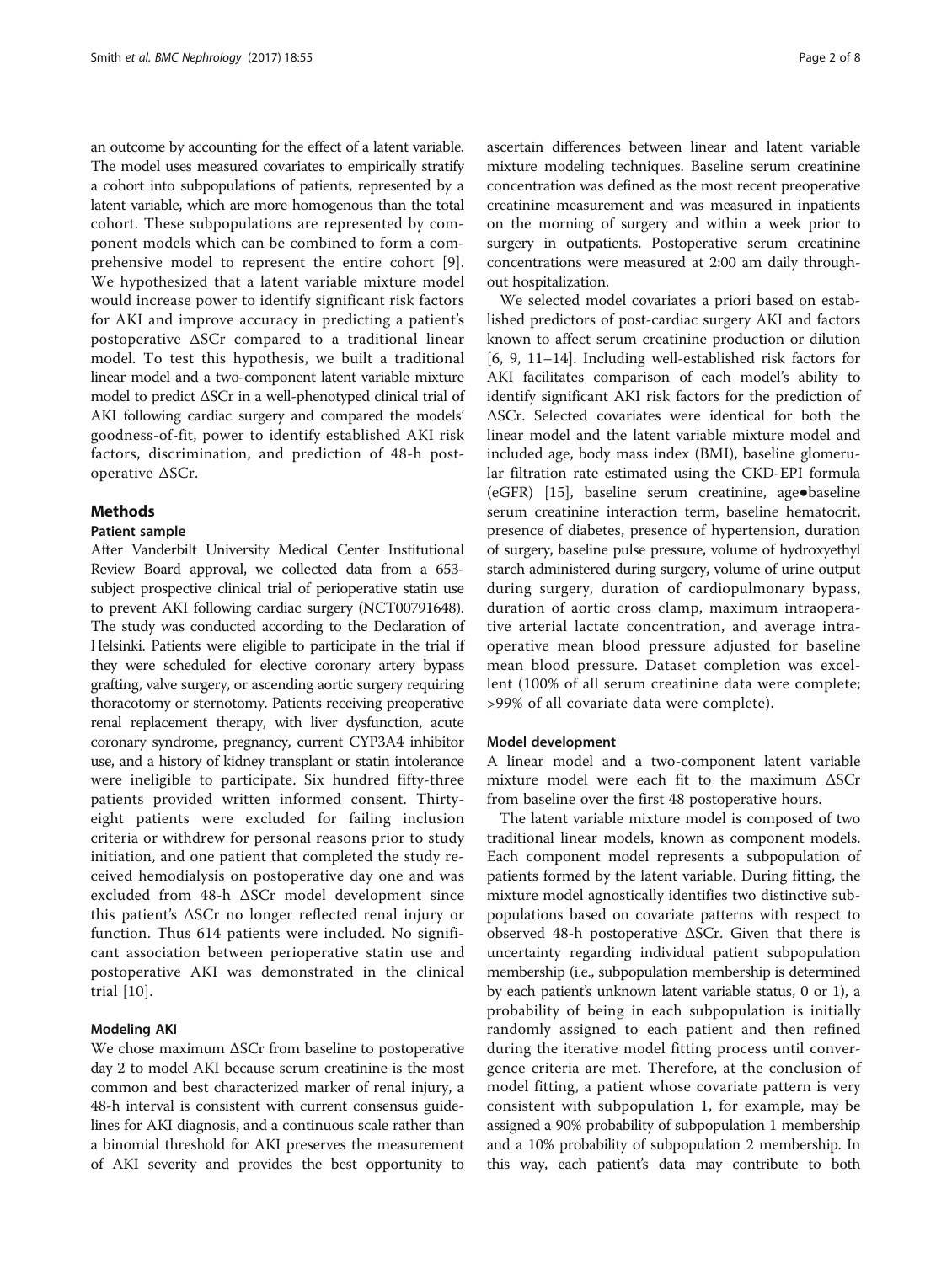component models, improving overall model fit. Each component model represents a data-identified patient subpopulation. If two distinct subpopulations are not identified during the fitting process, the first component model would become identical to the traditional linear model and the coefficients for all the covariates of the second component model would be assigned a value of zero. After completion of model fitting, we developed a support vector machine algorithm to predict patient subpopulation allocation probabilities based on covariate patterns but independent of observed ΔSCr. This enables prediction of ΔSCr using the latent variable mixture model and allows us to compare ΔSCr prediction between latent variable mixture and linear models.

#### Statistical analyses

Patient characteristics were summarized with the 50th (10th, 90th) percentiles for continuous variables and percentages for categorical variables. To evaluate the latent variable mixture model relative to the linear model, we compared model: 1) goodness-of-fit, 2) average power to identify established risk factors for AKI, 3) discrimination (ability to rank subjects in order of predicted ΔSCr), and 4) accuracy to predict maximum 48-h postoperative ΔSCr.

Goodness-of-fit was assessed with calibration plots and  $r^2$  calculations of predicted  $\Delta$ SCr versus observed ΔSCr for the latent variable mixture and linear models. To account for the increased flexibility of the latent variable mixture model with respect to differential model fit, Bayesian Information Criteria (BIC) values were calculated for each model and compared using a relative likelihood calculation.

The ability to identify AKI risk factors was assessed using a post hoc calculation of each model's power to identify established risk factors as significant. For this calculation, 5000 new datasets were generated from our original dataset using standard parametric bootstrapping techniques, and both the latent variable mixture model and the linear model were refit in each new dataset. This produced a set of new risk factor coefficients and associated p-values for each model. Using these sets of new model coefficients, individual risk factor identification power comparisons between the two models were performed, taking our original fitted model coefficients as the power calculations' alternative hypotheses. A sign test was used to determine the significance of the power comparison between the two models. Additionally, quantile-quantile (Q-Q) plots were used to assess the normalcy of each model's errors in order to compare each model's covariate coefficient accuracy.

Model discrimination was evaluated with a permutation test of each model's Spearman's correlation coefficients between predicted and observed ΔSCr.

To evaluate prediction of maximum 48-h postoperative ΔSCr, we compared the average of the square of the difference between the predicted and true ΔSCr (i.e., mean squared error relative difference [(predicted ΔSCr – true  $\Delta$ SCr $)^2$ ]) [\[16](#page-7-0)].

Models were bootstrapped with 200 replicates to assess for over-fitting and provide internal validation. Statistical analyses were performed in R (version 3.2.0, R Foundation, [http://www.r-project.org](http://www.r-project.org/)) and included pROC and flexmix packages.

#### Results

#### Subject characteristics and AKI

Six hundred fourteen patients comprised the study cohort. The cohort was primarily Caucasian, and one third of patients were female (Table [1](#page-3-0)). Half of the patients received coronary artery bypass surgery, two-thirds valve replacement or repair, and three quarters of surgeries were performed with the use of cardiopulmonary bypass. One hundred thirty five patients (22.1%) developed KDIGO AKI. One hundred and nineteen of these patients met the 0.3 mg/dL increase within 48-h criterion, 72 the 50% increase within 7-days criterion, and 60 both. Twenty-six patients (4.2% of the total cohort) developed KDIGO stage II or III AKI, 5 of whom required postoperative renal replacement therapy.

The median serum creatinine and eGFR at baseline were 1.01 mg/dl (10th, 90th percentile: 0.74, 1.60) and 73 ml/min/1.73 m<sup>2</sup> (38, 97). The median maximum ΔSCr within 48 h of surgery was 0.07 (−0.13, 0.52) for the total cohort, 0.50 mg/dl (0.27, 1.04) in patients that developed KDIGO AKI, and 0.03 (−0.15, 0.20) in patients that did not develop AKI.

### Latent variable mixture model subpopulation assignments

The two-component latent variable mixture model identified two distinct subpopulations of patients indicating the existence of a latent variable. At the completion of model fitting, 13% of patients had >50% probability of being in subpopulation 1, and 87% of patients had <50% probability of being in subpopulation 1 (i.e., 87% of patients had >50% probability of being in subpopulation 2 (Fig. [1\)](#page-3-0)). If patients with a >50% probability of being in subpopulation 1 are assigned to subpopulation 1 and patients with >50% probability of being in subpopulation 2 are assigned to subpopulation 2, then in general subpopulation 1 tended to be older, with a greater prevalence of hypertension, diabetes, and congestive heart failure, and a lower baseline eGFR (Additional file [1:](#page-6-0) Table S1).

### Model fit

The latent variable mixture model demonstrated superior goodness-of-fit throughout the range of predicted ΔSCr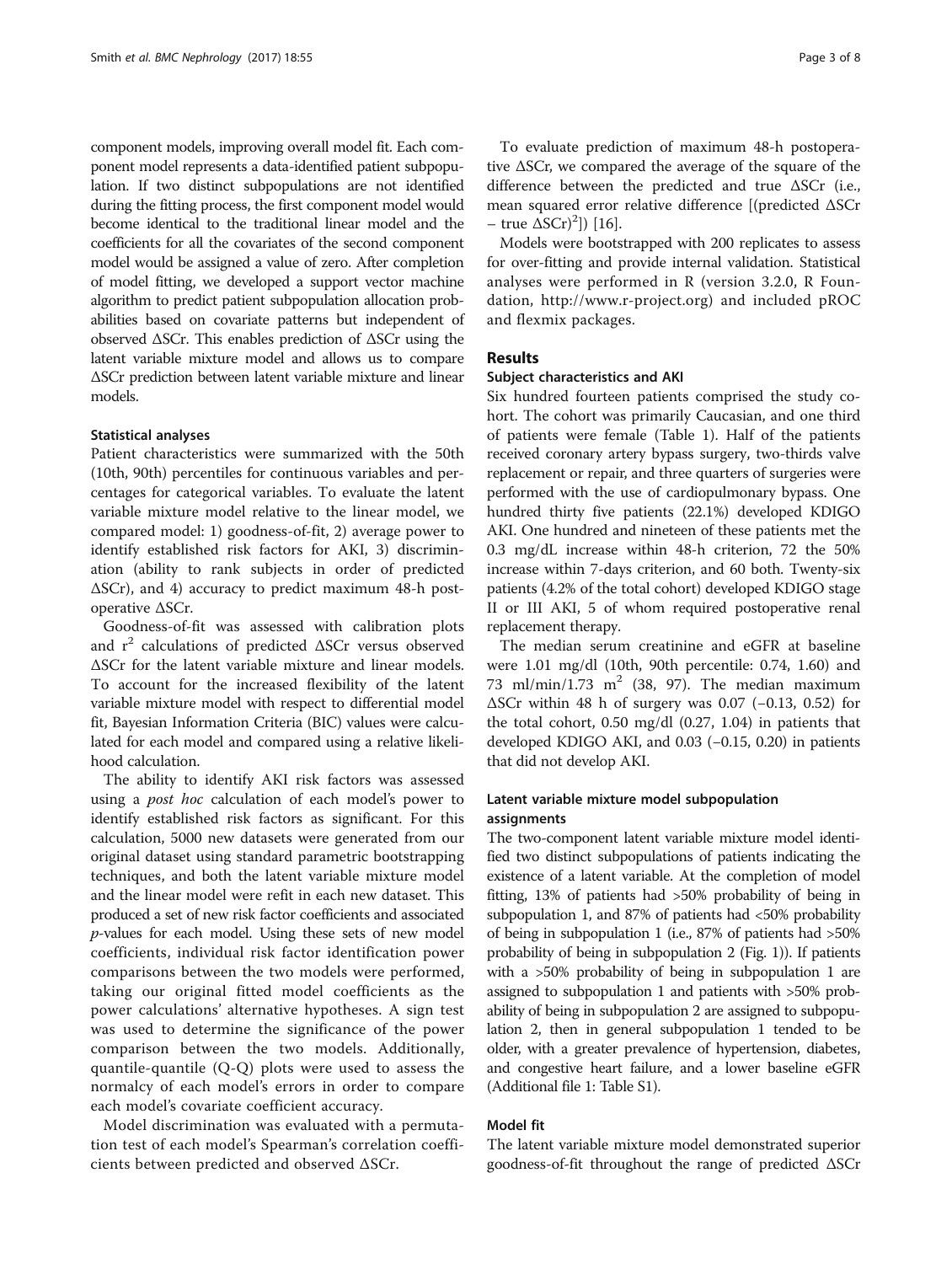<span id="page-3-0"></span>Table 1 Cohort characteristics

| Characteristic                                   | All subjects ( $n = 615$ ) |
|--------------------------------------------------|----------------------------|
| Age, years                                       | 67 (50, 81)                |
| Female                                           | 188 (30.6%)                |
| African American                                 | 26 (4.2%)                  |
| Body mass index, kg/m <sup>2</sup>               | 27.7 (22.5, 36.9)          |
| Medical history                                  |                            |
| Hypertension                                     | 544 (88.5%)                |
| Congestive heart failure                         | 243 (39.5%)                |
| Left ventricular ejection fraction, %            | 60 (35, 60)                |
| Myocardial infarction                            | 110 (17.9%)                |
| Prior cardiac surgery                            | 110 (17.9%)                |
| <b>Diabetes</b>                                  | 202 (32.8%)                |
| Current smoking                                  | 88 (14.3%)                 |
| Chronic obstructive pulmonary disease            | 64 (10.4%)                 |
| Peripheral vascular disease                      | 170 (27.6%)                |
| Preoperative medication use                      |                            |
| Statin                                           | 416 (67.6%)                |
| <b>ACE</b> inhibitor                             | 192 (31.2%)                |
| Baseline laboratory data                         |                            |
| Creatinine, mg/dl                                | 1.01 (0.74, 1.60)          |
| eGFR, ml/min/1.73 $m2$                           | 72.8 (38.5 96.7)           |
| Hematocrit. %                                    | 34 (25, 43)                |
| Perioperative atorvastatin treatment assignment  | 308 (50%)                  |
| Procedure characteristics                        |                            |
| CABG surgery                                     | 301 (48.9%)                |
| Valve surgery                                    | 397 (64.6%)                |
| Cardiopulmonary bypass use                       | 435 (70.7%)                |
| Cardiopulmonary bypass time, min                 | 110.0 (0, 211.6)           |
| Aortic cross clamp use                           | 291 (47.3%)                |
| Aortic cross clamp time, min                     | 0(0, 139.6)                |
| Intraoperative fluids                            |                            |
| Intravenous crystalloid, mL                      | 1600 (1000, 3000)          |
| Intravenous hydroxyethyl starch, mL              | $(0, 0)^a$                 |
| Urine output, mL                                 | 430 (175, 946)             |
| Arterial lactate, maximum intraoperative, mmol/L | 1.7(0.9, 3.8)              |
| Length of surgery, hours                         | 5.1 (3.6, 7.8)             |

<sup>a</sup>Only 59 of 615 patients received intravenous hydroxyethyl starch during surgery accounting for the low 10th, 50th, and 90th percentile values. BP blood pressure, ACE angiotensin converting enzyme, eGFR estimated glomerular filtration rate using CKD-Epi formula, CABG coronary artery bypass grafting Binary characteristics are reported as  $n$  (%) and continuous characteristics as median (10th percentile, 90th percentile)

(Fig. [2\)](#page-4-0), resulting in a BIC value of 140 for the latent variable mixture model compared to 349 for the linear model. These BIC values represent a  $6.66 \times 10^{71}$  times increased likelihood of the latent variable mixture model providing superior fit compared to the linear model.

 $n = 615$  $0.0$  $0.2$  $0.4$  $0.6$  $0.8$  $1.0$ Probability of Being in Subpopulation 1

 $120$ 

100

80

60

 $\overline{Q}$ 

20

Number of Patients

Fig. 1 Histogram of patients' probabilities of being a member of subpopulation 1 verses subpopulation 2, determined by a latent variable. Subpopulation 1 represents patients in whom AKI risk factors more strongly correlate with 48-h postoperative change in serum creatinine concentration, and subpopulation 2 less strongly, at completion of mixture model fit. The black bars represent patients with less than 50% probability of being a member of subpopulation 1 (>50% probability of being in subpopulation 2), and the white bars represent patients with greater than 50% probability of being a member of subpopulation 1 (<50% probability of being in subpopulation 2)

#### AKI risk factor identification and estimation accuracy

The latent variable mixture model identified a significant association between 14 of the 16 established AKI risk factors included as covariates and maximum 48-h ΔSCr, while the linear model demonstrated a significant association between 6 of the 16 established AKI risk factors and maximum 48-h ΔSCr (Table [2](#page-4-0)). Post hoc relative power calculations showed that the latent variable mixture model had greater power to identify established risk factors as significant for 15 of the 16 covariates considered compared to the linear model (sign test,  $p < 0.001$ ). The latent variable mixture model exhibited 94% (−13 to 1132%) more power (median [range]) to identify established risk factors as having a statistically significant association with 48-h ΔSCr as the linear model.

A Q-Q plot revealed that the latent variable mixture model deviated less from the line of best fit than the linear model (Fig. [3\)](#page-5-0), demonstrating that the latent variable mixture model better fulfilled the linear regression requirement of normally distributed errors. This signifies that the latent variable mixture model has an improved ability to accurately assess associations between patient characteristics and postoperative ΔSCr compared to the linear model.

# Model discrimination and prediction of 48-h postoperative ΔSCr

The latent variable mixture model demonstrated superior discrimination for predicted ΔSCr compared to the linear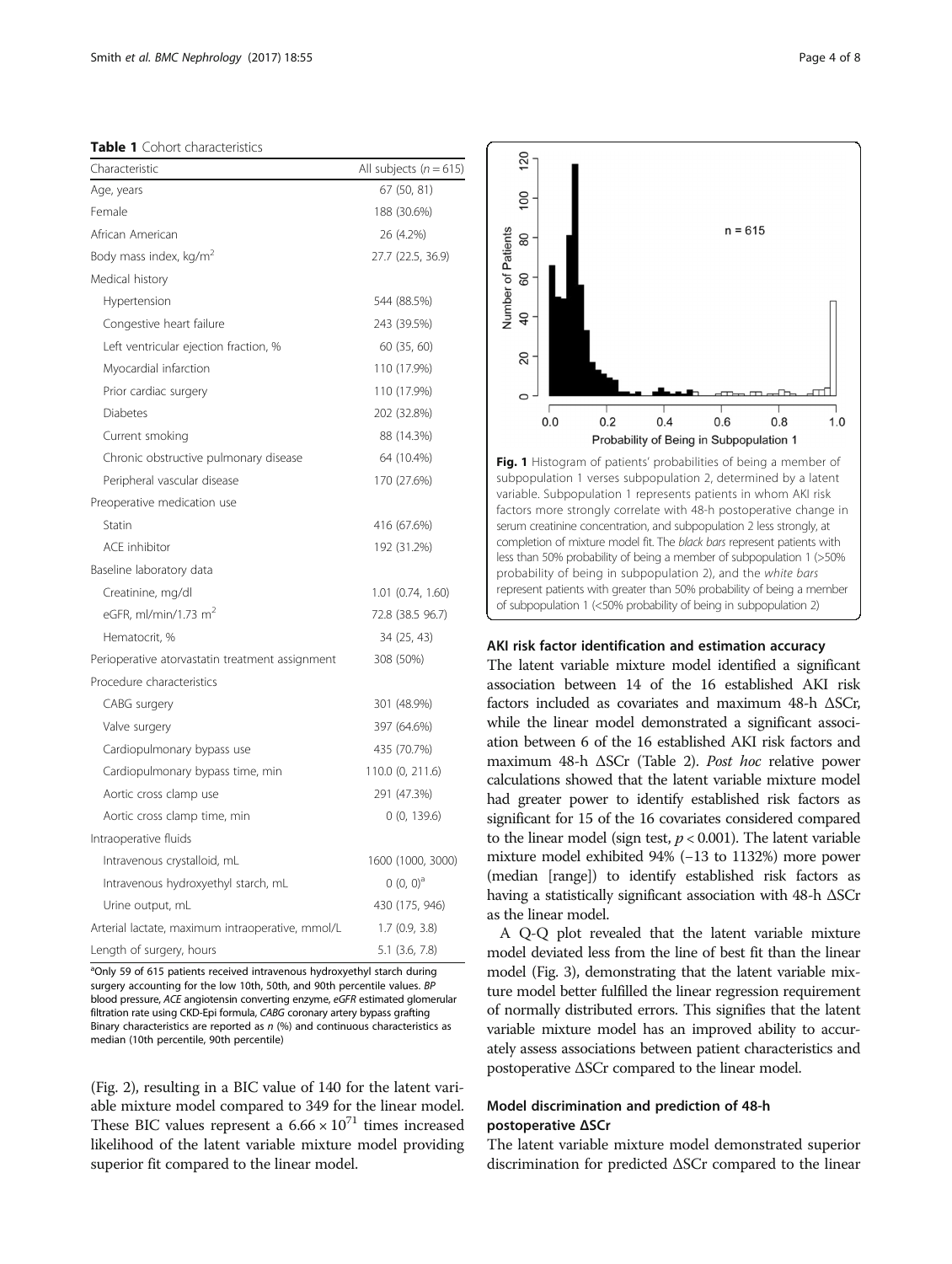<span id="page-4-0"></span>

from baseline to 48-h after surgery versus the observed maximum ΔSCr from baseline to 48-h after surgery. The dotted line represents the line of best fit

Table 2 Associations between established AKI risk factor covariates and maximum 48-h serum creatinine change from baseline using a linear model and each subpopulation of a two-component latent variable mixture model

| Risk factor                                                                                                                                                                 | Linear model                        | Latent variable mixture model       |                                     |
|-----------------------------------------------------------------------------------------------------------------------------------------------------------------------------|-------------------------------------|-------------------------------------|-------------------------------------|
|                                                                                                                                                                             |                                     | Subpopulation 1                     | Subpopulation 2                     |
| Age (per 10 years)                                                                                                                                                          | $0.037 (-0.044, 0.118)$             | $0.040 (-0.021, 0.101)$             | $0.042$ (0.016, 0.068)**            |
| BMI (per 5 kg/m <sup>2</sup> )                                                                                                                                              | $0.040$ (0.013, 0.068)**            | $0.107$ (0.081, 0.132)***           | $0.012$ (0.005, 0.019)***           |
| History of hypertension                                                                                                                                                     | $0.005$ ( $-0.046$ , 0.056)         | $0.080$ (0.002, 0.158)*             | $-0.017$ $(-0.031, -0.003)^*$       |
| History of diabetes                                                                                                                                                         | $-0.024$ $(-0.082, 0.035)$          | $-0.123$ ( $-0.177$ , $-0.068$ )*** | $-0.007$ $(-0.021, 0.008)$          |
| Baseline pulse pressure (per 10 mmHg)                                                                                                                                       | $0.003$ (-0.009, 0.015)             | $-0.019$ $(-0.035, -0.003)^*$       | $0.004$ (7.2e-5, 0.008)*            |
| Baseline SCr (per mg/dL)                                                                                                                                                    | $0.203 (-0.309, 0.715)$             | $0.054 (-0.217, 0.326)$             | $0.158 (-0.023, 0.339)$             |
| Baseline SCr:age interaction                                                                                                                                                | $-0.001$ $(-0.008, 0.007)$          | $0.002$ ( $-0.003$ , $0.007$ )      | $-0.001$ $(-0.003, 0.002)$          |
| Baseline eGFR (per 30 mL/min/1.73 m <sup>2</sup> )                                                                                                                          | $0.081$ (-0.012, 0.174)             | $0.045 (-0.066, 0.156)$             | $0.099$ (0.051, 0.147)***           |
| Baseline hematocrit (per %)                                                                                                                                                 | $-0.010$ ( $-0.016$ , $-0.005$ )*** | $-0.034$ ( $-0.040$ , $-0.028$ )*** | $-0.003$ ( $-0.005$ , $-0.001$ )*** |
| Cardiopulmonary bypass time (per hour)                                                                                                                                      | $0.006$ ( $-0.018$ , 0.030)         | $-0.072$ ( $-0.108$ , $-0.036$ )*** | $0.012$ (2.0e-4, 0.024) **          |
| Aortic cross clamp time (per hour)                                                                                                                                          | $0.036$ (0.001, 0.072)*             | $0.156$ (0.120, 0.192)***           | $-0.006$ $(-0.018, 0.006)$          |
| Intraoperative hydroxyethyl starch volume (per L)                                                                                                                           | $0.200$ $(0.000, 0.400)$            | $0.300$ (0.100, 0.500)**            | $0.000 (-0.056, 0.094)$             |
| Intraoperative urine output (per L)                                                                                                                                         | $-0.100$ ( $-0.200$ , $-0.048$ )**  | $-0.300$ $(-0.400, -0.200)$ ***     | $-0.100$ ( $-0.094$ , $-0.016$ )*** |
| Mean intraoperative MAP adjusted for baseline<br>MAP (per 10 mmHg)                                                                                                          | $0.023$ (0.003, 0.042)*             | $0.064$ (0.042, 0.086)***           | $0.005$ (0.001, 0.009)*             |
| Maximum intraoperative lactate (per mmol/L)                                                                                                                                 | $0.004 (-0.021, 0.028)$             | $-0.009$ $(-0.033, 0.016)$          | $0.013$ (0.007, 0.019)***           |
| Length of surgery (per hour)                                                                                                                                                | $0.034$ (0.009, 0.059)**            | $0.113$ (0.086, 0.140)***           | $0.027$ (0.021, 0.034)***           |
| $*_p$ < 0.05, $**_p$ < 0.01, $***_p$ < 0.001; BMI body mass index, eGFR estimated glomerular filtration rate using CKD-Epi formula, SCr serum creatinine concentration, MAP |                                     |                                     |                                     |

mean arterial blood pressure

For example, an increase of ten years in age is associated with a 0.037 increase in 48-h postoperative change in serum creatinine concentration (ΔSCr) in the linear model, and a past medical history of hypertension was associated with a 0.080 increased in 48-h ΔSCr in the subpopulation 1 component model. Ninetyfive percent confidence intervals are listed after each covariate coefficient estimate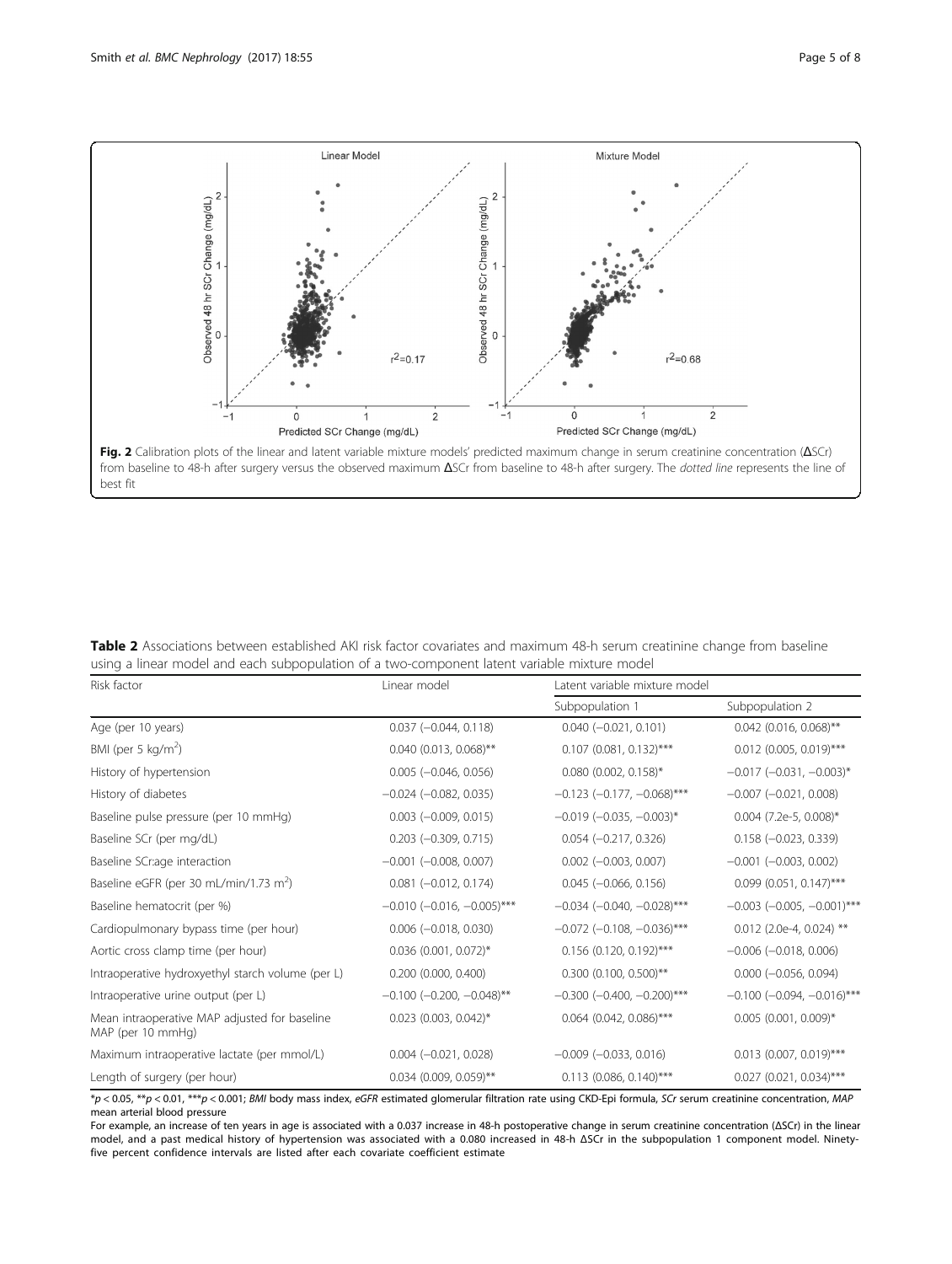<span id="page-5-0"></span>

model (Permutation test of Spearman's correlation coefficients,  $p < 0.001$ ). The relative mean squared error reduction for the latent variable mixture model comparative to the linear model was 6.8%, meaning that the latent variable mixture model predicted 48-h postoperative ΔSCr 6.8% more accurately.

# Discussion

In this study of perioperative AKI, a latent variable mixture model had markedly more power to identify established risk factors for AKI and improved ability to predict a patient's postoperative ΔSCr than a traditional linear model. These benefits were likely due to superior goodness-of-fit, improved accuracy of covariate coefficient estimation, and enhanced discrimination of predicted postoperative ΔSCr. Latent variable mixture modeling may offer substantial benefits to the study of AKI, and future studies that seek to isolate risk factors for AKI, measure mechanisms of AKI, test therapies for AKI, or seek to predict AKI in clinical cohorts should consider using this methodology.

The improvement of AKI modeling with the latent variable mixture modeling technique indicates that substantial heterogeneity exists within the perioperative AKI population that is not accounted for by observed covariates, and that reliance on traditional linear modeling techniques which inherently assume observed covariates are the only relevant covariates obscures this heterogeneity. This unaccounted for patient heterogeneity within the AKI population may explain why numerous AKI prevention and intervention trials have failed to demonstrate efficacy despite promising preclinical trials.

While new to studies of AKI, latent variable mixture modeling is an established statistical methodology to account for patient heterogeneity in other clinical domains. It has long been used in psychology and genetics research [[17](#page-7-0), [18](#page-7-0)], and more recently in oncology. For example, the use of latent variable mixture modeling to model small cell lung cancer growth dynamics from serum biomarker data has improved the prediction of treatment outcomes and decreased reliance on sequential imaging [\[19](#page-7-0)]. In acute lung injury, a latent variable mixture modeling technique recently identified patient phenotypes associated with differential treatment effects of high versus low positive end expiratory pressure where traditional modeling had failed [\[20](#page-7-0)]. Identification of latent variable subpopulations in patients at risk for AKI may also lead to the identification of subpopulation-specific treatment benefits, enhanced risk stratification, and improved prediction of long-term outcomes.

In the current study, the latent variable mixture model displayed greater power to identify established risk factors for AKI. This improvement results in increased power to identify and characterize novel candidate risk factors, including baseline characteristics, intraoperative exposures, perioperative biomarkers, and patient management techniques that could be modified to reduce AKI. Candidate factors are easily evaluated using the latent variable mixture model by adding the candidate factor to both component models before mixture model fitting. The p-value associated with the candidate factor's coefficient for each component model determines the significance of the candidate factor in each patient subpopulation. Using latent variable mixture modeling to assess candidate factors will increase discernment of their association with AKI and benefit the search for other non-latent, modifiable AKI risk factors, particularly in modestly sized patient cohorts where power may be low.

Development of the latent variable mixture model does not itself identify the latent variable or binomial pattern of variables, but can suggest potential candidates including renal functional reserve, genetic polymorphisms, clusters of disease exposure, fluid management strategies, or surgical treatments. For example, renal functional reserve is a potentially source of heterogeneity in susceptibility that leads to variation in the manifestation of AKI across patients [\[7, 21](#page-7-0)–[26\]](#page-7-0). In our study, older age and higher comorbidity burden (e.g., diabetes, hypertension) is potentially consistent with a population with less renal reserve compared to subpopulation 2 in whom traditional risk modeling performed less well [\[7](#page-7-0), [27](#page-7-0), [28](#page-7-0)]. In the former, a potential lack of renal reserve might explain the larger model coefficients associated with established AKI risk factors such as history of hypertension and diabetes, BMI, baseline hematocrit, aortic cross clamp duration, and length of surgery. In contrast, the potential presence of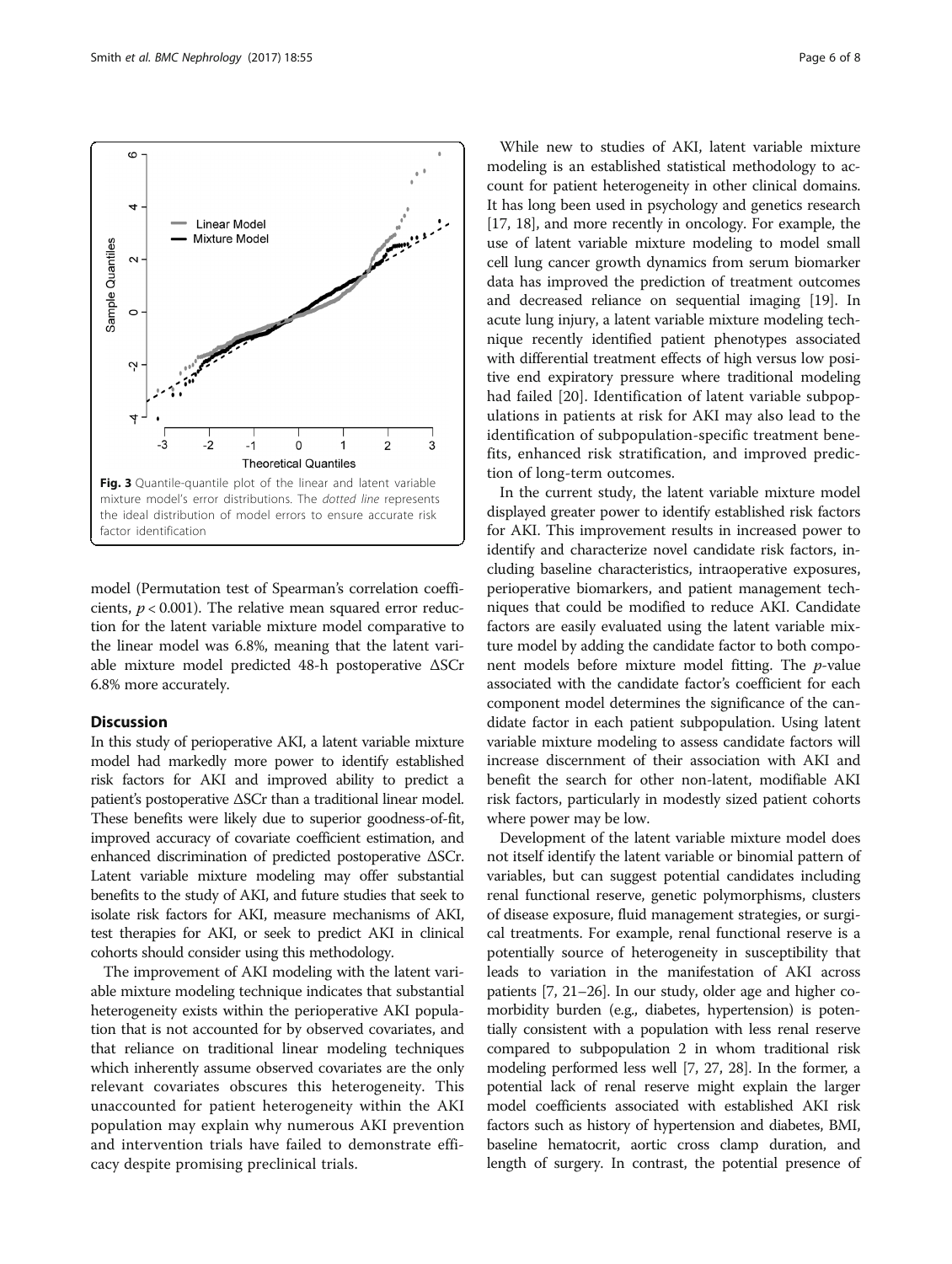<span id="page-6-0"></span>renal functional reserve might contribute to smaller, and frequently statistically insignificant, model coefficients for established AKI risk factors in subpopulation 2. The latter subpopulation might represent patients in whom sensitive AKI biomarkers may better predict the potential long-term impact of AKI than currently emphasized risk factors. Irrespective of the identity of the latent variable, our results indicate that latent variable mixture modeling can identify subpopulations of patients that may be used to enrich outcomes in clinical trials, target monitoring and interventions, and shed novel insight into the pathophysiology of AKI.

Strengths of this study include the use of high-quality unbiased data collected as part of a prospective clinical trial with little to no missing data. We also retained serum creatinine as a continuous variable to enhance AKI discrimination and prediction [[29](#page-7-0), [30\]](#page-7-0). At the same time we acknowledge potential limitations. We did not evaluate latent variable mixture models with more than two subpopulations or perform latent class analysis to empirically determine the number of subpopulations to model. Given the goal of comparing latent variable mixture modeling to traditional linear modeling techniques, we selected the simplest latent variable mixture model for this initial assessment. We observed dramatic results, but increased latent variable flexibility could further improve AKI modeling. A second limitation was the small number of patients that developed moderate or severe AKI (100 or 200% ΔSCr – KDIGO stage II or III), which limited our power to compare latent variable mixture modeling to linear modeling techniques with high precision in patients with moderate or severe AKI. A majority of patients that develop postoperative AKI, however, develop mild AKI, and this outcome remains associated with major short and long-term morbidity [[31](#page-7-0)–[33\]](#page-7-0). Finally, it should be acknowledged that the predictive accuracy of the latent variable mixture model could be reduced in datasets missing model covariate information. However, due to increased model flexibility, the latent variable mixture model will always display equal to or better predictive accuracy compared to a linear model with the same covariates.

#### Conclusions

A latent variable mixture model increased power to identify established AKI risk factors, more accurately ranked the severity of patients' 48-h ΔSCr, and more accurately predicted 48-h postoperative ΔSCr compared to a linear model. Latent variable mixture modeling may improve clinicians' ability to identify novel risk factors and advance the understanding of AKI pathophysiology. Employment of this technique could also advance preoperative AKI risk stratification and provide opportunities to further phenotype and target higher risk patient subpopulations with specific monitoring, preventative strategies, and

treatments. Latent variable mixture modeling may provide a powerful technique to advance the study of AKI.

# Additional file

[Additional file 1: Table S1.](dx.doi.org/10.1186/s12882-017-0465-1) Characteristics of the estimated latent variable mixture model subpopulations. (DOCX 17 kb)

#### Abbreviations

AKI: Acute kidney injury; BIC: Bayesian information criteria; BMI: Body mass index; eGFR: Estimated glomerular filtration rate; KDIGO: Kidney disease improving global outcomes; Q-Q: Quantile-quantile; ΔSCr: Change in serum creatinine concentration

#### Acknowledgements

We acknowledge Patricia Hendricks, RN, for nursing support.

#### Funding

We acknowledge funding support from the United States National Institutes of Health (LES GM108554, EDS DK92192-07, FTB GM102676 and GM112871, UL1 TR000445), the Veterans Health Affairs (EDS HSRD & Merit Award IIR 13-073-3), the Vanderbilt Center for Kidney Disease, and the Vanderbilt University Medical Center Department of Anesthesiology. None of these funding bodies had any role in the design of this study, or in the collection, analysis, or interpretation of the data, or in the writing of this manuscript.

#### Availability of data and materials

The data analyzed during the current study are available from the corresponding author upon reasonable request.

#### Authors' contributions

LES, DKS, and FTB contributed to study conception and design. All authors analyzed and interpreted the data and were major contributors to the writing of the manuscript. All authors read and approved the final manuscript.

#### Competing interests

The authors declare that they have no competing interests.

#### Consent for publication

Not applicable.

#### Ethics and approval and consent to participate

The Vanderbilt University Medical Center Institutional Review Board approved the study. All subjects provided written consent for the use of their data for research purposes including studies separate from the clinical trial. The study was conducted according to the Declaration of Helsinki.

#### Author details

<sup>1</sup>Department of Anesthesiology, Vanderbilt University Medical Center, 1211 21st Avenue South, Nashville, TN 37205, USA. <sup>2</sup>Department of Biostatistics Vanderbilt University Medical Center, Nashville, TN, USA. <sup>3</sup>Department of Medicine, Vanderbilt University Medical Center, Nashville, TN, USA. <sup>4</sup> Division of Nephrology and Hypertension, Vanderbilt Center for Kidney Disease and Integrated Program for AKI Research, Vanderbilt University Medical Center, Nashville, TN, USA.

#### Received: 13 October 2016 Accepted: 30 January 2017 Published online: 08 February 2017

#### References

- 1. Bellomo R, Ronco C, Kellum JA, Mehta RL, Palevsky P. Acute renal failure definition, outcome measures, animal models, fluid therapy and information technology needs: the Second International Consensus Conference of the Acute Dialysis Quality Initiative (ADQI) Group. Crit Care. 2004;8:R204–12.
- 2. KDIGO AKI guideline work group. KDIGO clinical practice guidelines for acute kidney injury. Kidney Int Suppl. 2012;2:1–141.